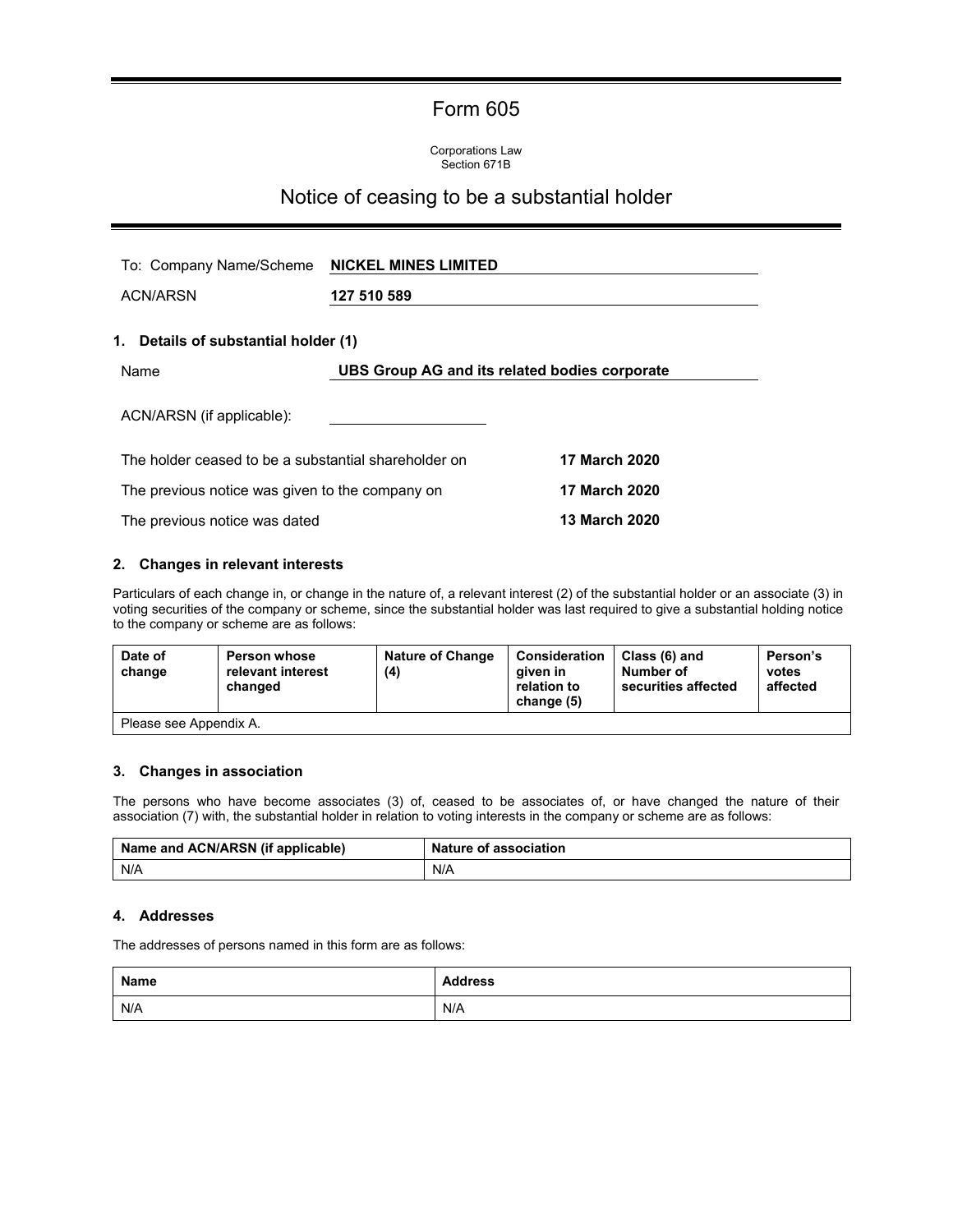|             | Print Name: Andrew Costley        | Capacity: | Authorised signatory |
|-------------|-----------------------------------|-----------|----------------------|
|             | $Sign Here: \mathbb{A}$ . Costlan | Date:     | 19 March 2020        |
| Print Name: | Joanne Chan                       | Capacity: | Authorised signatory |
| Sign Here:  | U4.                               | Date:     | 19 March 2020        |
|             |                                   |           |                      |

Contact details for this notice:

--------------------------------------------------------------- Andrew Costley Group Compliance, Regulatory & Governance (T) + 852 3712 3707 ---------------------------------------------------------------